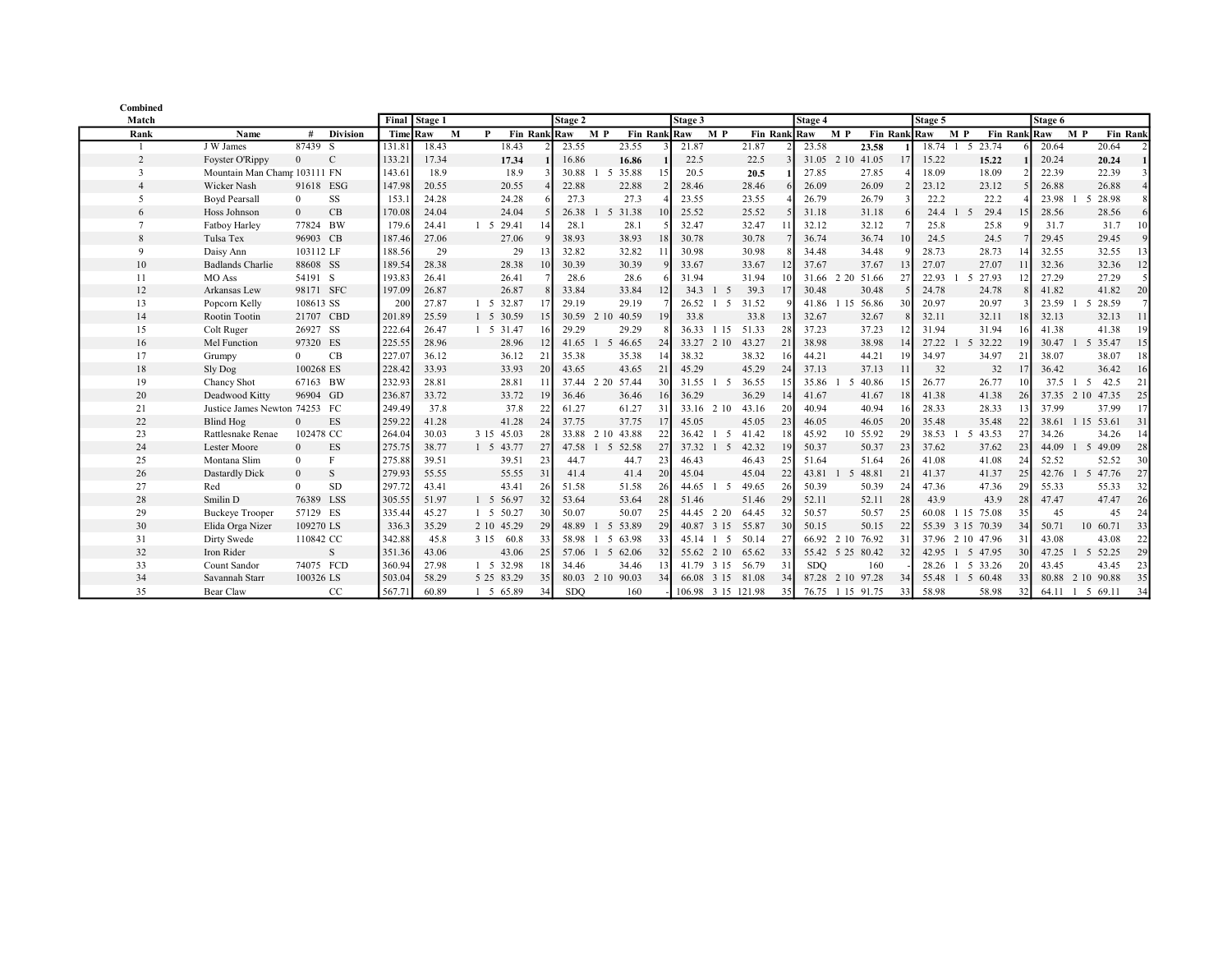| <b>B</b> Western<br>Match<br>Rank | Name                          | #              | <b>Division</b> |          | Final Stage 1<br>Time Raw M |              | P         | Fin Rank Raw M P        | Stage 2      | Fin Rank Raw M P                  | Stage 3 |           | Fin Rank Raw M P Fin Rank Raw M P | Stage 4    |                  |                  | Stage 5          |          |                  | Stage 6<br>Fin Rank Raw M P                        | <b>Fin Rank</b>     |
|-----------------------------------|-------------------------------|----------------|-----------------|----------|-----------------------------|--------------|-----------|-------------------------|--------------|-----------------------------------|---------|-----------|-----------------------------------|------------|------------------|------------------|------------------|----------|------------------|----------------------------------------------------|---------------------|
| $\frac{1}{2}$                     | Fatboy Harley                 | 77824 BW       |                 | 179.6    | 24.41                       |              | 1 5 29.41 |                         | 28.1         | 28.1                              | 32.47   |           | 32.47                             | 32.12      |                  | 32.12            | 25.8             |          | 25.8             | 31.7                                               | 31.7                |
| 2                                 | Chancy Shot                   | 67163 BW       |                 | 232.93   | 28.81                       |              |           | 28.81                   |              | 37.44 2 20 57.44                  |         |           | 31.55 1 5 36.55                   |            | 35.86 1 5 40.86  |                  | 26.77            |          | 26.77            | 37.5 1 5 42.5                                      |                     |
| <b>Cattle Baron</b>               |                               |                |                 |          |                             |              |           |                         |              |                                   |         |           |                                   |            |                  |                  |                  |          |                  |                                                    |                     |
| Match                             |                               |                |                 |          | Final Stage 1               |              |           |                         | Stage 2      |                                   | Stage 3 |           |                                   | Stage 4    |                  |                  | Stage 5          |          |                  | Stage 6                                            |                     |
| Rank                              | Name                          | #              | Division        |          | Time Raw M                  |              | P         | Fin Rank Raw M P        |              | Fin Rank Raw M P                  |         |           | Fin Rank Raw M P                  |            |                  |                  | Fin Rank Raw M P |          |                  | Fin Rank Raw M P                                   | <b>Fin Rank</b>     |
| $\overline{1}$                    | Hoss Johnson                  | $\overline{0}$ | CB              | 170.08   | 24.04                       |              |           | 24.04                   |              | 26.38 1 5 31.38                   | 25.52   |           | 25.52                             | 31.18      |                  | 31.18            |                  | 24.4 1 5 | 29.4             | 28.56                                              | 28.56               |
| 2                                 | Tulsa Tex                     | 96903 CB       |                 | 187.46   | 27.06                       |              |           | 27.06                   | 38.93        | 38.93                             | 30.78   |           | 30.78                             | 36.74      |                  | 36.74            | 24.5             |          | 24.5             | 29.45                                              | $\sqrt{2}$<br>29.45 |
| $\overline{3}$                    | Grumpy                        | $\Omega$       | CB              | 227.07   | 36.12                       |              |           | 36.12                   | 35.38        | 35.38                             | 38.32   |           | 38.32                             | 44.21      |                  | 44.21            | 34.97            |          | 34.97            | 38.07                                              | 38.07               |
| <b>Cattle Baron Duelist</b>       |                               |                |                 |          |                             |              |           |                         |              |                                   |         |           |                                   |            |                  |                  |                  |          |                  |                                                    |                     |
| Match                             |                               |                |                 |          | Final Stage 1               |              |           |                         | Stage 2      |                                   | Stage 3 |           |                                   | Stage 4    |                  |                  | Stage 5          |          |                  | Stage 6                                            |                     |
| Rank                              | Name                          | #              | Division        |          | Time Raw                    | M            | P         | Fin Rank Raw M P        |              | Fin Rank Raw M P                  |         |           | Fin Rank Raw M P                  |            |                  | Fin Rank Raw M P |                  |          |                  | Fin Rank Raw M P                                   | <b>Fin Rank</b>     |
| $\overline{1}$                    | Rootin Tootin                 | 21707 CBD      |                 | 201.89   | 25.59                       |              |           | $1 \quad 5 \quad 30.59$ |              | 30.59 2 10 40.59                  | 33.8    |           | 33.8                              | 32.67      |                  | 32.67            | 32.11            |          | 32.11            | 32.13                                              | 32.13               |
| <b>Classic Cowboy</b>             |                               |                |                 |          |                             |              |           |                         |              |                                   |         |           |                                   |            |                  |                  |                  |          |                  |                                                    |                     |
| Match                             |                               |                |                 |          | Final Stage 1               |              |           |                         | Stage 2      |                                   | Stage 3 |           |                                   | Stage 4    |                  |                  | Stage 5          |          |                  | Stage 6                                            |                     |
| Rank                              | Name                          |                | # Division      |          | Time Raw M                  |              | P         | Fin Rank Raw M P        |              | Fin Rank Raw M P                  |         |           |                                   |            |                  |                  |                  |          |                  | Fin Rank Raw M P Fin Rank Raw M P Fin Rank Raw M P | <b>Fin Rank</b>     |
| $\overline{1}$                    | Dirty Swede                   | 110842 CC      |                 | 342.88   | 45.8                        |              | 3 1 5     | 60.8                    |              | 58.98 1 5 63.98                   |         |           | 45.14 1 5 50.14                   |            | 66.92 2 10 76.92 |                  |                  |          | 37.96 2 10 47.96 | 43.08                                              | 43.08               |
| $\overline{2}$                    | Bear Claw                     |                | CC              | 567.71   | 60.89                       |              |           | 1 5 65.89               | <b>SDO</b>   | 160                               |         |           | 106.98 3 15 121.98                |            | 76.75 1 15 91.75 |                  | 58.98            |          | 58.98            | 64.11 1 5 69.11                                    |                     |
| <b>Classic Cowgirl</b>            |                               |                |                 |          |                             |              |           |                         |              |                                   |         |           |                                   |            |                  |                  |                  |          |                  |                                                    |                     |
| Match                             |                               |                |                 |          | Final Stage 1               |              |           |                         | Stage 2      |                                   | Stage 3 |           |                                   | Stage 4    |                  |                  | Stage 5          |          |                  | Stage 6                                            |                     |
| Rank                              | Name                          |                | # Division      |          | TimelRaw                    | $\mathbf{M}$ | P         | Fin Rank Raw M P        |              | Fin Rank Raw M P                  |         |           | Fin Rank Raw M P                  |            |                  | Fin Rank Raw M P |                  |          |                  | Fin Rank Raw M P Fin Rank                          |                     |
| $\overline{1}$                    | Rattlesnake Renae             | 102478 CC      |                 | 264.04   | 30.03                       |              |           | 3 15 45.03              |              | 33.88 2 10 43.88                  |         |           | 36.42 1 5 41.42                   | 45.92      |                  | 10 55.92         |                  |          | 38.53 1 5 43.53  | 34.26                                              | 34.26               |
| Cowboy                            |                               |                |                 |          |                             |              |           |                         |              |                                   |         |           |                                   |            |                  |                  |                  |          |                  |                                                    |                     |
| Match                             |                               |                |                 |          | Final Stage 1               |              |           |                         | Stage 2      |                                   | Stage 3 |           |                                   | Stage 4    |                  |                  | Stage 5          |          |                  | Stage 6                                            |                     |
| Rank                              | Name                          |                | # Division      |          | Time Raw M                  |              |           | P Fin Rank Raw M P      |              | Fin Rank Raw M P                  |         |           |                                   |            |                  |                  |                  |          |                  | Fin Rank Raw M P Fin Rank Raw M P Fin Rank Raw M P | <b>Fin Rank</b>     |
| $\mathbf{1}$                      | Foyster O'Rippy               | $\Omega$       | $\mathcal{C}$   | 133.21   | 17.34                       |              |           | 17.34                   | 16.86        | 16.86                             | 22.5    |           | 22.5                              |            | 31.05 2 10 41.05 |                  | 15.22            |          | 15.22            | 20.24                                              | 20.24               |
| <b>Elder Statesman</b>            |                               |                |                 |          |                             |              |           |                         |              |                                   |         |           |                                   |            |                  |                  |                  |          |                  |                                                    |                     |
| Match                             |                               |                |                 |          | Final Stage 1               |              |           |                         | Stage 2      |                                   | Stage 3 |           |                                   | Stage 4    |                  |                  | Stage 5          |          |                  | Stage 6                                            |                     |
| Rank                              | Name                          |                | # Division      | Time Raw |                             | M            | P         | Fin Rank Raw M P        |              | Fin Rank Raw M P                  |         |           | Fin Rank Raw                      |            | M P              | Fin Rank Raw     |                  | M P      | Fin Rank Raw     | M P                                                | <b>Fin Rank</b>     |
| -1                                | Mel Function                  | 97320 ES       |                 | 225.55   | 28.96                       |              |           | 28.96                   |              | 41.65 1 5 46.65                   |         |           | 33.27 2 10 43.27                  | 38.98      |                  | 38.98            |                  |          | 27.22 1 5 32.22  | 30.47 1 5 35.47                                    |                     |
| 2                                 | Sly Dog                       | 100268 ES      |                 | 228.42   | 33.93                       |              |           | 33.93                   | 43.65        | 43.65                             | 45.29   |           | 45.29                             | 37.13      |                  | 37.13            | 32               |          | 32               | 36.42                                              | 36.42               |
| $\overline{\mathbf{3}}$           | Blind Hog                     | $\bf{0}$       | ES              | 259.22   | 41.28                       |              |           | 41.28                   | 37.75        | 37.75                             | 45.05   |           | 45.05                             | 46.05      |                  | 46.05            | 35.48            |          | 35.48            | 38.61 1 15 53.61                                   |                     |
| $\overline{4}$                    | Lester Moore                  | $\mathbf{0}$   | ES              | 275.75   | 38.77                       |              |           | 1 5 43.77               |              | 47.58 1 5 52.58                   |         | 37.32 1 5 | 42.32                             | 50.37      |                  | 50.37            | 37.62            |          | 37.62            | 44.09 1 5 49.09                                    |                     |
| 5                                 | Buckeye Trooper               | 57129 ES       |                 | 335.44   | 45.27                       |              |           | 1 5 50.27               | 50.07        | 50.07                             |         |           | 44.45 2 20 64.45                  | 50.57      |                  | 50.57            |                  |          | 60.08 1 15 75.08 | 45                                                 | 45                  |
| <b>Elder Statesman Gunfighter</b> |                               |                |                 |          |                             |              |           |                         |              |                                   |         |           |                                   |            |                  |                  |                  |          |                  |                                                    |                     |
| Match                             |                               |                |                 |          | Final Stage 1               |              |           |                         | Stage 2      |                                   | Stage 3 |           |                                   | Stage 4    |                  |                  | Stage 5          |          |                  | Stage 6                                            |                     |
| Rank                              | Name                          |                | # Division      |          | Time Raw M                  |              |           | P Fin Rank Raw M P      |              | Fin Rank Raw M P                  |         |           |                                   |            |                  |                  |                  |          |                  | Fin Rank Raw M P Fin Rank Raw M P Fin Rank Raw M P | <b>Fin Rank</b>     |
| $\mathbf{1}$                      | Wicker Nash                   | 91618 ESG      |                 | 147.98   | 20.55                       |              |           | 20.55                   | 22.88        | 22.88                             | 28.46   |           | 28.46                             | 26.09      |                  | 26.09            | 23.12            |          | 23.12            | 26.88                                              | 26.88               |
| <b>Forty-Niner</b>                |                               |                |                 |          |                             |              |           |                         |              |                                   |         |           |                                   |            |                  |                  |                  |          |                  |                                                    |                     |
| Match                             |                               |                |                 | Final    | Stage 1                     |              |           |                         | Stage 2      |                                   | Stage 3 |           |                                   | Stage 4    |                  |                  | Stage 5          |          |                  | Stage 6                                            |                     |
| Rank                              | Name                          |                | # Division      |          | Time Raw M                  |              | P         | Fin Rank Raw M P        |              | Fin Rank Raw M P                  |         |           | Fin Rank Raw M P                  |            |                  |                  | Fin Rank Raw M P |          | Fin Rank Raw     | M P                                                | <b>Fin Rank</b>     |
| $\mathbf{1}$                      | Mountain Man Champ 103111 FN  |                |                 | 143.61   | 18.9                        |              |           | 18.9                    |              | 30.88 1 5 35.88                   | 20.5    |           | 20.5                              | 27.85      |                  | 27.85            | 18.09            |          | 18.09            | 22.39                                              | 22.39               |
| <b>Frontier Cartridge</b>         |                               |                |                 |          |                             |              |           |                         |              |                                   |         |           |                                   |            |                  |                  |                  |          |                  |                                                    |                     |
| Match                             |                               |                |                 |          | Final Stage 1               |              |           |                         | Stage 2      |                                   | Stage 3 |           |                                   | Stage 4    |                  |                  | Stage 5          |          |                  | Stage 6                                            |                     |
| Rank                              | Name                          |                | # Division      |          | TimelRaw                    | M            | P         | Fin Rank Raw M P        |              | Fin Rank Raw M P                  |         |           | Fin Rank Raw M P                  |            |                  | Fin Rank Raw M P |                  |          |                  | Fin Rank Raw M P                                   | <b>Fin Rank</b>     |
| $\overline{1}$                    | Justice James Newton 74253 FC |                |                 | 249.49   | 37.8                        |              |           | 37.8                    | 61.27        | 61.27                             |         |           | 33.16 2 10 43.16                  | 40.94      |                  | 40.94            | 28.33            |          | 28.33            | 37.99                                              | 37.99               |
| <b>Frontier Cartridge Duelist</b> |                               |                |                 |          |                             |              |           |                         |              |                                   |         |           |                                   |            |                  |                  |                  |          |                  |                                                    |                     |
| Match                             |                               |                |                 |          | Final Stage 1               |              |           |                         | Stage 2      |                                   | Stage 3 |           |                                   | Stage 4    |                  |                  | Stage 5          |          |                  | Stage 6                                            |                     |
| Rank                              | Name                          |                | # Division      |          | Time Raw M                  |              | P         |                         |              | Fin Rank Raw M P Fin Rank Raw M P |         |           | Fin Rank Raw M P                  |            |                  | Fin Rank Raw M P |                  |          |                  | Fin Rank Raw M P                                   | <b>Fin Rank</b>     |
| $\mathbf{1}$                      | Count Sandor                  | 74075 FCD      |                 | 360.94   | 27.98                       |              |           | 1 5 32.98               | 34.46        | 34.46                             |         |           | 41.79 3 15 56.79                  | <b>SDO</b> |                  | 160              |                  |          | 28.26 1 5 33.26  | 43.45                                              | 43.45               |
| Frontiersman                      |                               |                |                 |          |                             |              |           |                         |              |                                   |         |           |                                   |            |                  |                  |                  |          |                  |                                                    |                     |
| Match                             |                               |                |                 | Final    | Stage 1                     |              |           |                         | Stage 2      |                                   | Stage 3 |           |                                   | Stage 4    |                  |                  | Stage 5          |          |                  | Stage 6                                            |                     |
| Rank                              | Name                          | #              | <b>Division</b> |          | Time Raw M                  |              |           | P Fin Rank Raw M P      |              | Fin Rank Raw M P                  |         |           |                                   |            |                  |                  |                  |          |                  | Fin Rank Raw M P Fin Rank Raw M P Fin Rank Raw M P | <b>Fin Rank</b>     |
| $\overline{1}$                    | Montana Slim                  | $\overline{0}$ | F               | 275.88   | 39.51                       |              |           | 39.51                   | $11 \t 44.7$ | 44.7 1 46.43                      |         |           | 46.43                             | 1 51.64    |                  | 51.64            | $1 \quad 41.08$  |          | 41.08            | 1 52.52                                            | 52.52               |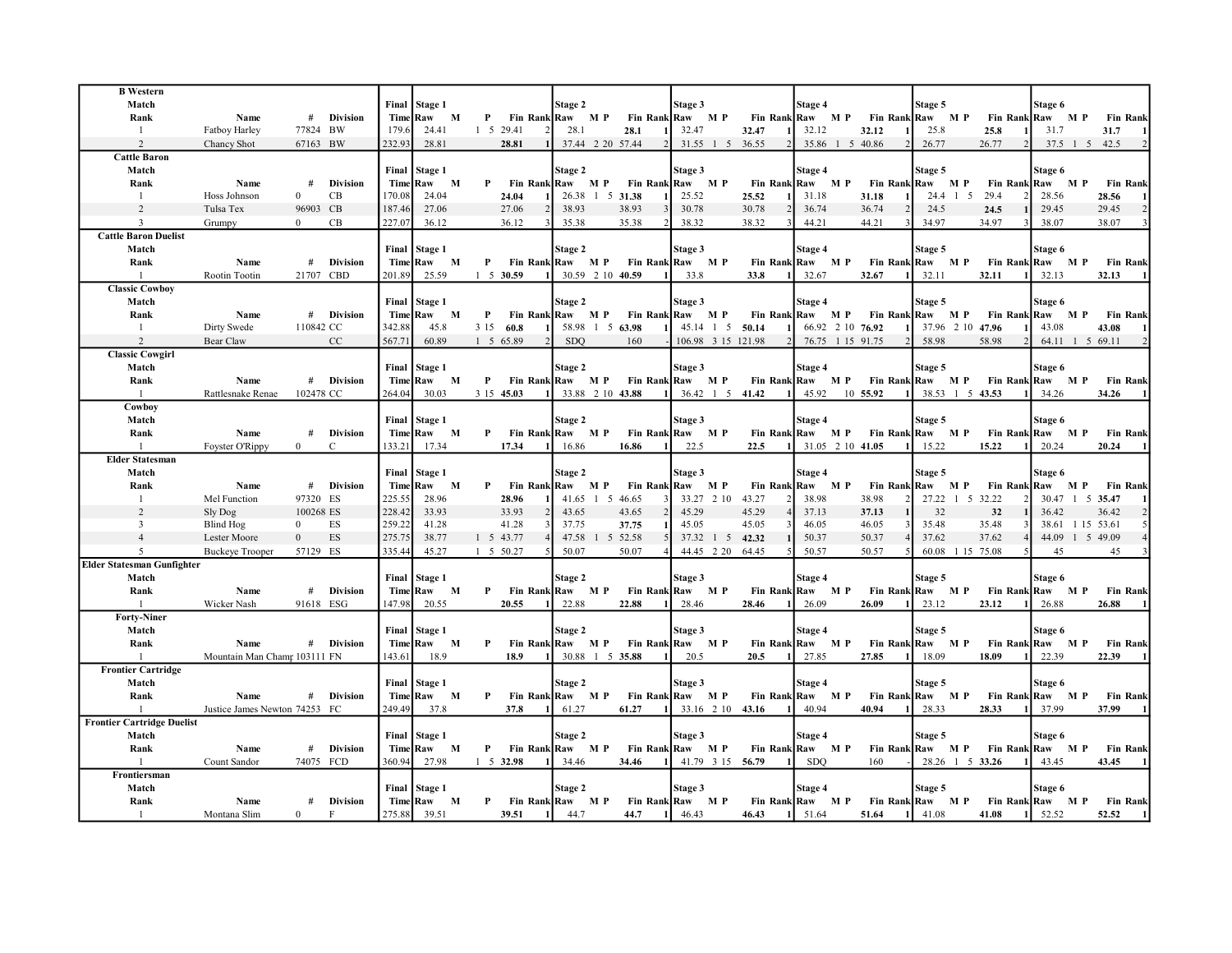| <b>Grand Dame</b>                |                         |                |                 |        |               |              |            |                  |                 |                  |                  |         |                  |                  |         |     |                     |                  |          |                 |
|----------------------------------|-------------------------|----------------|-----------------|--------|---------------|--------------|------------|------------------|-----------------|------------------|------------------|---------|------------------|------------------|---------|-----|---------------------|------------------|----------|-----------------|
| Match                            |                         |                |                 |        | Final Stage 1 |              |            | Stage 2          |                 | Stage 3          |                  | Stage 4 |                  |                  | Stage 5 |     |                     | Stage 6          |          |                 |
| Rank                             | Name                    | #              | <b>Division</b> |        | Time Raw M    | P            |            | Fin Rank Raw M P |                 | Fin Rank Raw M P | Fin Rank Raw M P |         |                  | Fin Rank Raw M P |         |     |                     | Fin Rank Raw M P |          | <b>Fin Rank</b> |
|                                  | Deadwood Kitty          | 96904 GD       |                 | 236.87 | 33.72         |              | 33.72      | 36.46            | 36.46           | 36.29            | 36.29            | 41.67   |                  | 41.67            | 41.38   |     | 41.38               | 37.35 2 10 47.35 |          |                 |
| <b>Lady Fortyniner</b>           |                         |                |                 |        |               |              |            |                  |                 |                  |                  |         |                  |                  |         |     |                     |                  |          |                 |
| Match                            |                         |                |                 |        | Final Stage 1 |              |            | Stage 2          |                 | Stage 3          |                  | Stage 4 |                  |                  | Stage 5 |     |                     | Stage 6          |          |                 |
| Rank                             | Name                    |                | # Division      |        | Time Raw M    | $\mathbf{P}$ |            | Fin Rank Raw M P |                 | Fin Rank Raw M P | Fin Rank Raw M P |         |                  | Fin Rank Raw M P |         |     |                     | Fin Rank Raw M P |          | <b>Fin Rank</b> |
|                                  | Daisy Ann               | 103112 LF      |                 | 188.56 | 29            |              | 29         | 32.82            | 32.82           | 30.98            | 30.98            | 34.48   |                  | 34.48            | 28.73   |     | 28.73               | 32.55            |          | 32.55           |
| <b>Lady Senior</b>               |                         |                |                 |        |               |              |            |                  |                 |                  |                  |         |                  |                  |         |     |                     |                  |          |                 |
| Match                            |                         |                |                 |        | Final Stage 1 |              |            | Stage 2          |                 | Stage 3          |                  | Stage 4 |                  |                  | Stage 5 |     |                     | Stage 6          |          |                 |
| Rank                             | Name                    |                | # Division      |        | Time Raw M    | P            |            | Fin Rank Raw M P |                 | Fin Rank Raw M P | Fin Rank Raw M P |         |                  | Fin Rank Raw M P |         |     |                     | Fin Rank Raw M P |          | <b>Fin Rank</b> |
| -1                               | Elida Orga Nizer        | 109270 LS      |                 | 336.3  | 35.29         |              | 2 10 45.29 |                  | 48.89 1 5 53.89 |                  | 40.87 3 15 55.87 | 50.15   |                  | 50.15            |         |     | 55.39 3 15 70.39    | 50.71            | 10 60.71 |                 |
| 2                                | Savannah Starr          | 100326 LS      |                 | 503.04 | 58.29         |              | 5 25 83.29 | 80.03 2 10 90.03 |                 |                  | 66.08 3 15 81.08 |         | 87.28 2 10 97.28 |                  |         |     | 55.48 1 5 60.48     | 80.88 2 10 90.88 |          |                 |
| <b>Lady Silver Senior</b>        |                         |                |                 |        |               |              |            |                  |                 |                  |                  |         |                  |                  |         |     |                     |                  |          |                 |
| Match                            |                         |                |                 |        | Final Stage 1 |              |            | Stage 2          |                 | Stage 3          |                  | Stage 4 |                  |                  | Stage 5 |     |                     | Stage 6          |          |                 |
| Rank                             | Name                    | #              | <b>Division</b> |        | Time Raw M    | $\mathbf{P}$ |            | Fin Rank Raw M P |                 | Fin Rank Raw M P | Fin Rank Raw M P |         |                  | Fin Rank Raw M P |         |     |                     | Fin Rank Raw M P |          | <b>Fin Rank</b> |
|                                  | Smilin D                | 76389 LSS      |                 | 305.55 | 51.97         |              | 1 5 5 6.97 | 53.64            | 53.64           | 51.46            | 51.46            | 52.11   |                  | 52.11            | 43.9    |     | 43.9                | 47.47            |          | 47.47           |
| <b>Senior</b>                    |                         |                |                 |        |               |              |            |                  |                 |                  |                  |         |                  |                  |         |     |                     |                  |          |                 |
| Match                            |                         |                |                 |        | Final Stage 1 |              |            | Stage 2          |                 | Stage 3          |                  | Stage 4 |                  |                  | Stage 5 |     |                     | Stage 6          |          |                 |
| Rank                             | Name                    | #              | <b>Division</b> |        | Time Raw M    | P            |            | Fin Rank Raw M P |                 | Fin Rank Raw M P | Fin Rank Raw M P |         |                  | Fin Rank Raw M P |         |     |                     | Fin Rank Raw M P |          | <b>Fin Rank</b> |
|                                  | J W James               | 87439 S        |                 | 131.81 | 18.43         |              | 18.43      | 23.55            | 23.55           | 21.87            | 21.87            | 23.58   |                  | 23.58            |         |     | 18.74 1 5 23.74     | 20.64            |          | 20.64           |
| 2                                | MO Ass                  | 54191 S        |                 | 193.83 | 26.41         |              | 26.41      | 28.6             | 28.6            | 31.94            | 31.94            |         | 31.66 2 20 51.66 |                  |         |     | 22.93 1 5 27.93     | 27.29            |          | 27.29           |
| $\overline{3}$                   | Dastardly Dick          | $\overline{0}$ | -S              | 279.93 | 55.55         |              | 55.55      | 41.4             | 41.4            | 45.04            | 45.04            |         | 43.81 1 5 48.81  |                  | 41.37   |     | 41.37               | 42.76 1          |          | 5 47.76         |
| $\overline{4}$                   | Iron Rider              |                | S               | 351.36 | 43.06         |              | 43.06      | 57.06 1 5        | 62.06           | 55.62 2 10       | 65.62            |         | 55.42 5 25 80.42 |                  |         |     | 42.95 1 5 47.95     | 47.25            | -1       | 5 52.25         |
| <b>Senior Duelist</b>            |                         |                |                 |        |               |              |            |                  |                 |                  |                  |         |                  |                  |         |     |                     |                  |          |                 |
| Match                            |                         |                |                 |        | Final Stage 1 |              |            | Stage 2          |                 | Stage 3          |                  | Stage 4 |                  |                  | Stage 5 |     |                     | Stage 6          |          |                 |
| Rank                             | Name                    | #              | <b>Division</b> |        | Time Raw M    | P            |            | Fin Rank Raw M P |                 | Fin Rank Raw M P | Fin Rank Raw M P |         |                  | Fin Rank Raw M P |         |     |                     | Fin Rank Raw M P |          | <b>Fin Rank</b> |
|                                  | Red                     | $\Omega$       | <b>SD</b>       | 297.72 | 43.41         |              | 43.41      | 51.58            | 51.58           | 44.65 1 5        | 49.65            | 50.39   |                  | 50.39            | 47.36   |     | 47.36               | 55.33            |          | 55.33           |
| <b>Senior Frontier Cartridge</b> |                         |                |                 |        |               |              |            |                  |                 |                  |                  |         |                  |                  |         |     |                     |                  |          |                 |
| Match                            |                         |                |                 |        | Final Stage 1 |              |            | Stage 2          |                 | Stage 3          |                  | Stage 4 |                  |                  | Stage 5 |     |                     | Stage 6          |          |                 |
| Rank                             | Name                    | #              | <b>Division</b> |        | Time Raw M    | P            |            | Fin Rank Raw M P |                 | Fin Rank Raw M P | Fin Rank Raw M P |         |                  | Fin Rank Raw M P |         |     |                     | Fin Rank Raw M P |          | <b>Fin Rank</b> |
|                                  | Arkansas Lew            | 98171 SFC      |                 | 197.09 | 26.87         |              | 26.87      | 33.84            | 33.84           | 34.3 1 5         | 39.3             | 30.48   |                  | 30.48            | 24.78   |     | 24.78               | 41.82            |          | 41.82           |
| <b>Silver Senior</b>             |                         |                |                 |        |               |              |            |                  |                 |                  |                  |         |                  |                  |         |     |                     |                  |          |                 |
| Match                            |                         |                |                 |        | Final Stage 1 |              |            | Stage 2          |                 | Stage 3          |                  | Stage 4 |                  |                  | Stage 5 |     |                     | Stage 6          |          |                 |
| Rank                             | Name                    | #              | <b>Division</b> |        | Time Raw M    | P            |            | Fin Rank Raw M P |                 | Fin Rank Raw M P | Fin Rank Raw M P |         |                  | Fin Rank Raw     |         | M P | <b>Fin Rank Raw</b> |                  | M P      | <b>Fin Rank</b> |
|                                  | <b>Boyd Pearsall</b>    | $\Omega$       | SS              | 153.1  | 24.28         |              | 24.28      | 27.3             | 27.3            | 23.55            | 23.55            | 26.79   |                  | 26.79            | 22.2    |     | 22.2                | 23.98 1 5 28.98  |          |                 |
| 2                                | <b>Badlands Charlie</b> | 88608 SS       |                 | 189.54 | 28.38         |              | 28.38      | 30.39            | 30.39           | 33.67            | 33.67            | 37.67   |                  | 37.67            | 27.07   |     | 27.07               | 32.36            |          | 32.36           |
| 3                                | Popcorn Kelly           | 108613 SS      |                 | 200    | 27.87         |              | 1 5 32.87  | 29.19            | 29.19           | $26.52 \quad 1$  | 5 31.52          | 41.86   |                  | 15 56.86         | 20.97   |     | 20.97               | 23.59            |          | 5 28.59         |
| $\overline{4}$                   | Colt Ruger              | 26927 SS       |                 | 222.64 | 26.47         |              | 1 5 31.47  | 29.29            | 29.29           |                  | 36.33 1 15 51.33 | 37.23   |                  | 37.23            | 31.94   |     | 31.94               | 41.38            |          | 41.38           |